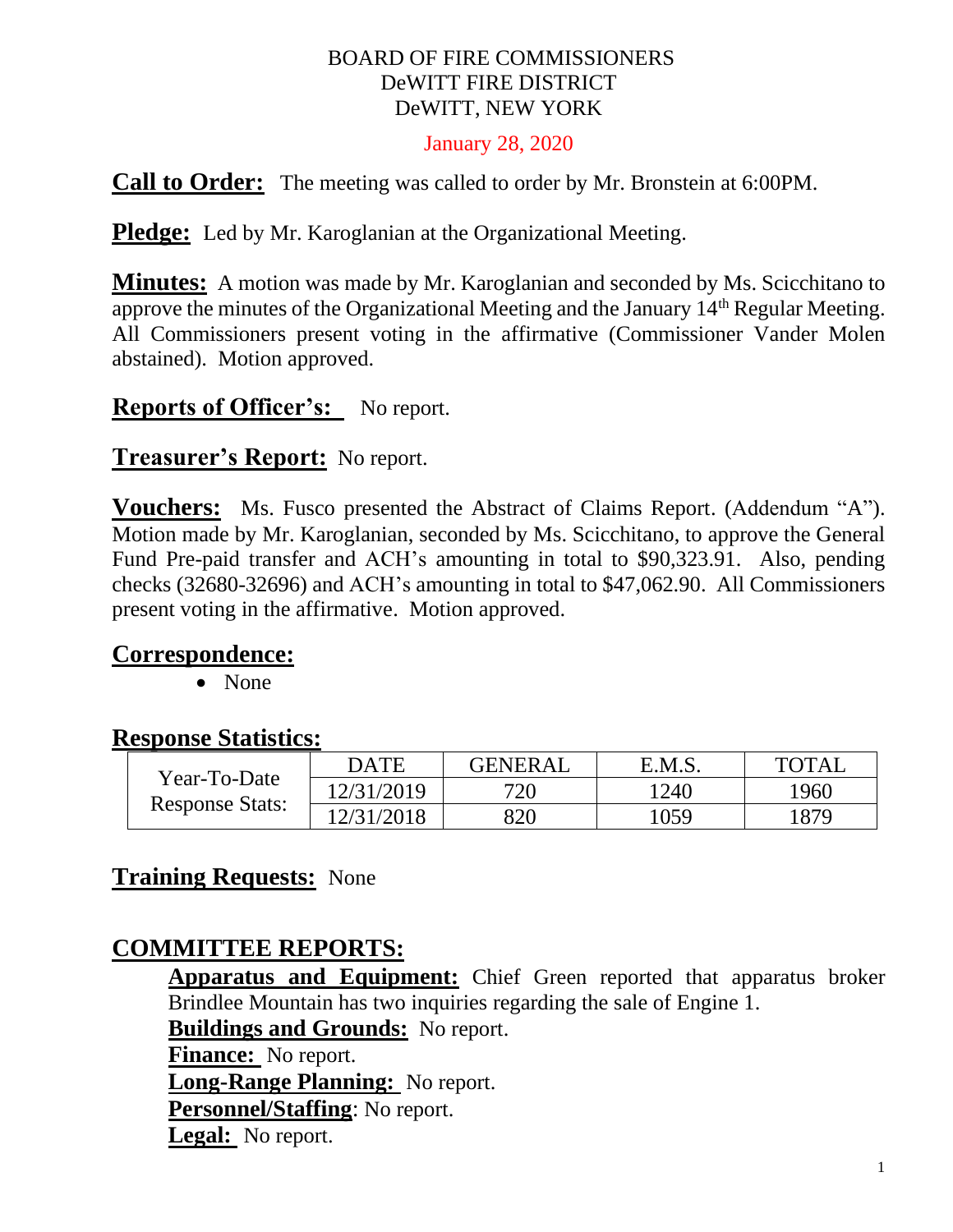# **OLD BUSINESS:**

# **Extrication Tools:**

Chief Green presented an updated to a quote from Har-Rob for Automobile Extrication Equipment. This quote was originally received in 2018 as part of a NY State Grant proposal. The prices were subsequently updated in 2019 and now again in 2020. Proposal is for a Holmatro battery operated combination hydraulic tool, a Res-Q-Jack strut vehicle stabilization system, a Holmatro high pressure air bag lifting system, a Holmatro portable scene lighting system and a Holmatro hydraulic mini cutter accessory tool. Total for the proposal is \$52,971. Chief Green reported that he researched this with NY State and the grant money is still available on a re-imbursement basis. A motion was made by Mr. Schultz, seconded by Mr. Karoglanian to authorize the purchase of these tools and submit the purchase for re-imbursement to NY State. Furthermore, it was moved that the Chief shall check with HGAC to see if the tools are available under that contract. All Commissioners present voting affirmative. Motion approved.

# **Car 2 Striping:**

After a lengthy discussion regarding the striping and lettering of Car 2, a motion was made by Mr. Vander Molen, seconded by Mr. Karoglanian to stripe and letter Car 2 in the following manner:

- DeWitt Fire door badges to be applied to the front driver side and passenger side doors.
- 3M Red Reflective Stripe 1.25" red, 1.25" paint space, 6" red, 1.25" paint space and 1.25" red (total 11 inches) along center of both sides of vehicle (similar but opposite color scheme to Car 1).
- DeWitt Fire to be lettered on rear of vehicle similar to Car 1

All Commissioners present voting affirmative. Motion approved.

# **NEW BUSINESS:**

# **Mannequin Purchase:**

Chief Green presented a proposal for a new EMS Training Mannequin. The proposal is for a new Trauma Hal S3040.50 Adult Point of Injury and Emergency Field Care Patient Simulator. The cost is \$45,952. The funds to purchase this mannequin will come from remaining EMS training re-imbursement and the Equipment Reserve. This is a sole source purchase based on capabilities required. A motion was made by Mr. Schultz, seconded by Mr. Vander Molen to authorize the purchase. All Commissioners present voted in the affirmative. Motion approved.

# **Executive Session:**

A motion was made by Mr. Schultz, seconded by Mr. Vander Molen to go into Executive Session to discuss a personnel matter. All Commissioners present voted in the affirmative. Motion approved at 6:50PM.